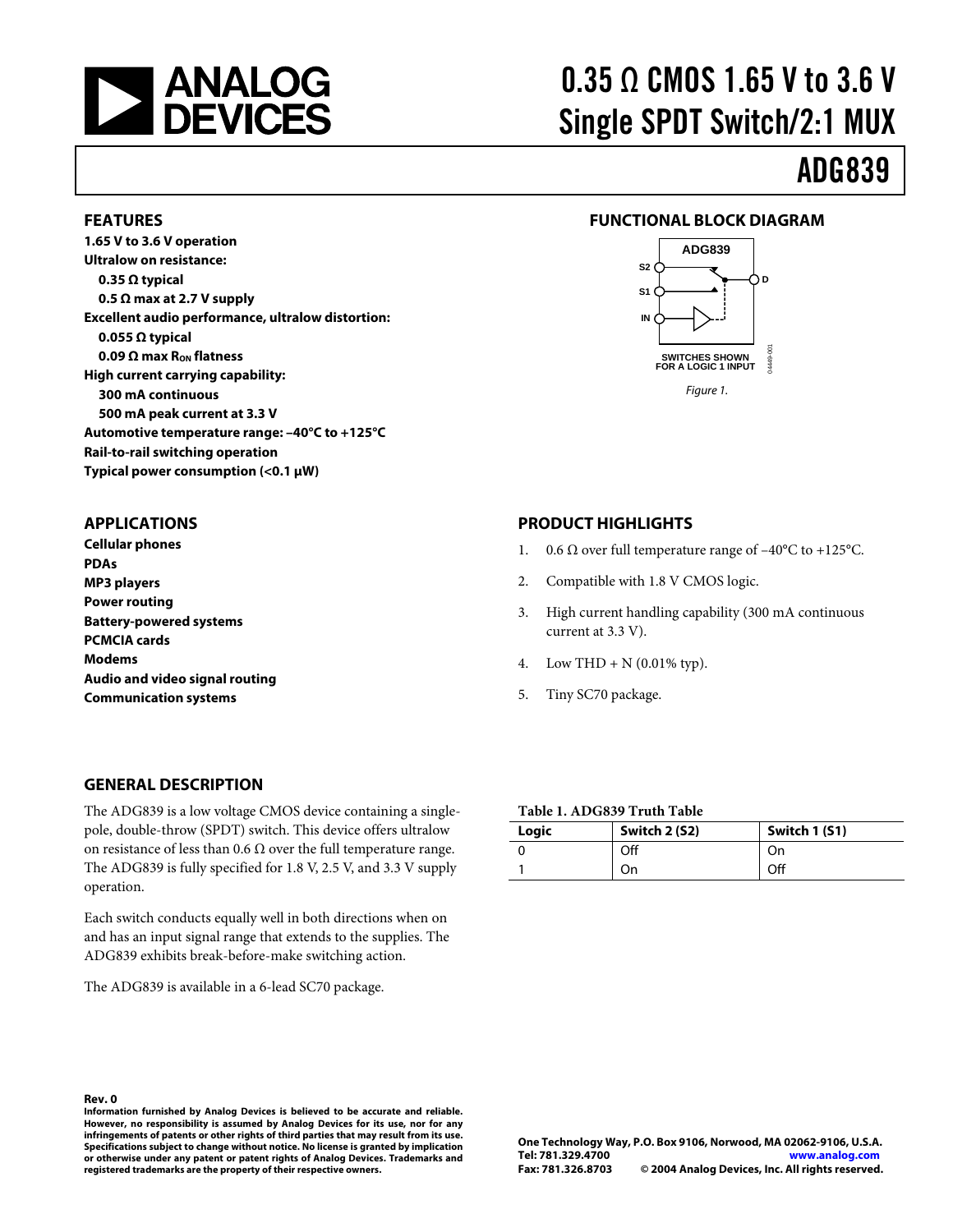## TABLE OF CONTENTS

### **REVISION HISTORY**

**10/04—Initial Version: Revision 0**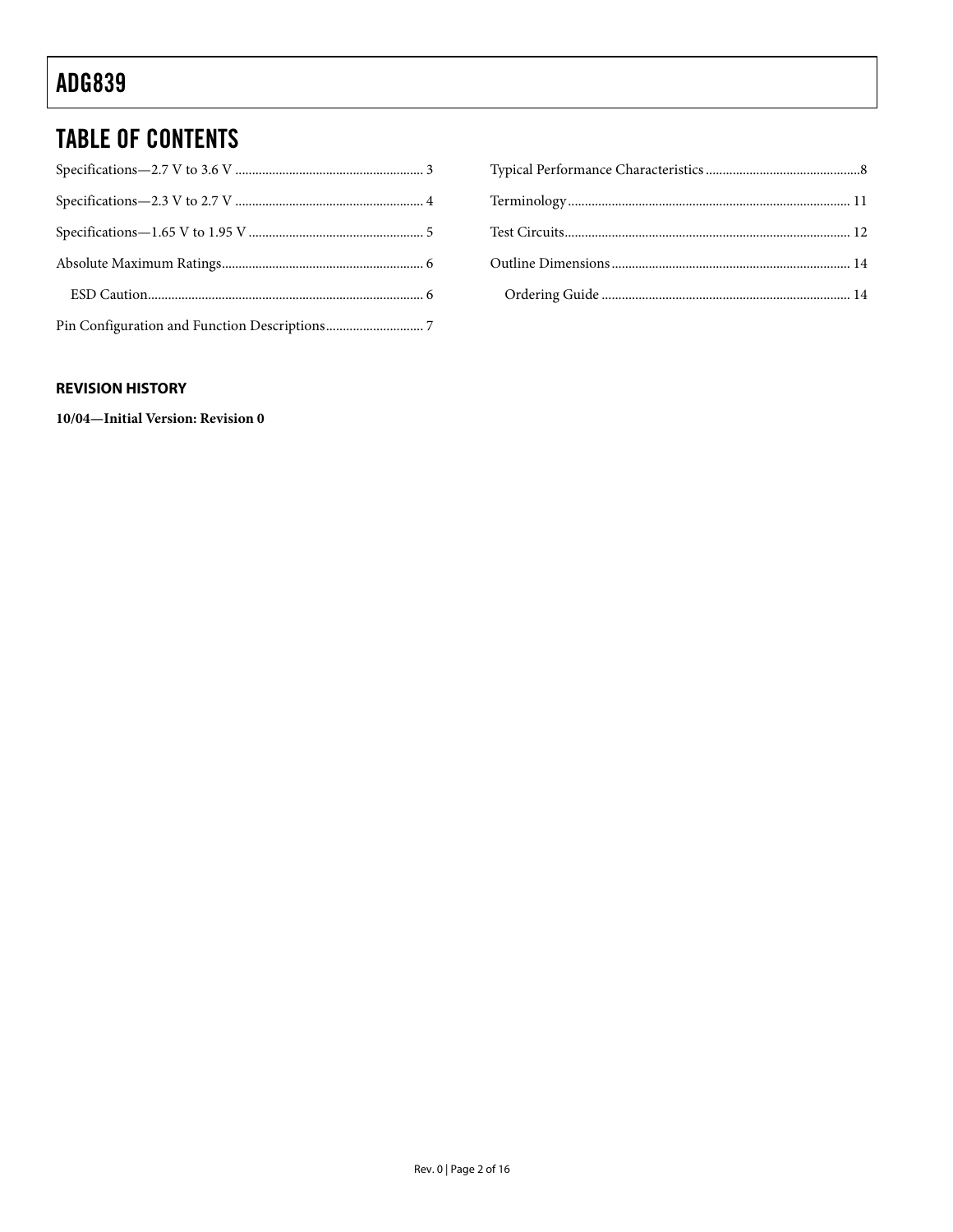### <span id="page-2-0"></span>SPECIFICATIONS[1](#page-2-1) —2.7 V TO 3.6 V

 $V_{DD} = 2.7$  V to 3.6 V, GND = 0 V, unless otherwise noted.

#### **Table 2.**

|                                                         |                 | $-40^{\circ}$ C to | $-40^{\circ}$ C to     |              |                                                                   |
|---------------------------------------------------------|-----------------|--------------------|------------------------|--------------|-------------------------------------------------------------------|
| <b>Parameter</b>                                        | $+25^{\circ}$ C | $+85^{\circ}$ C    | $+125^{\circ}$ C       | Unit         | <b>Test Conditions/Comments</b>                                   |
| <b>ANALOG SWITCH</b>                                    |                 |                    |                        |              |                                                                   |
| Analog Signal Range                                     |                 |                    | 0 V to V <sub>pp</sub> | $\mathsf{V}$ | $V_{DD} = 2.7 V$                                                  |
| On Resistance (Ron)                                     | 0.35            |                    |                        | $\Omega$ typ | $V_{DD} = 2.7 V$ , $V_s = 0 V$ to $V_{DD}$ , $I_s = 100$ mA;      |
|                                                         | 0.5             | 0.56               | 0.61                   | $\Omega$ max | Figure 19                                                         |
| On Resistance Match between                             | 0.04            |                    |                        | $\Omega$ typ | $V_{DD} = 2.7 V, V_s = 0.9 V, I_s = 100 mA$                       |
| Channels (ARON)                                         | 0.075           | 0.085              | 0.095                  | $\Omega$ max |                                                                   |
| On Resistance Flatness                                  | 0.055           |                    |                        | $\Omega$ typ | $V_{DD} = 2.7 V, V_s = 0 V to V_{DD}$                             |
| (R <sub>FLAT (ON)</sub> )                               | 0.07            | 0.082              | 0.09                   | $\Omega$ max | $I_s = 100 \text{ mA}$                                            |
| <b>LEAKAGE CURRENTS</b>                                 |                 |                    |                        |              | $V_{DD} = 3.6 V$                                                  |
| Source Off Leakage Is (OFF)                             | ±0.2            |                    |                        | nA typ       | $V_s$ = 0.6 V/3.3 V, V <sub>D</sub> = 3.3 V/0.6 V; Figure 20      |
| Channel On Leakage I <sub>D</sub> , I <sub>S</sub> (ON) | ±0.2            |                    |                        | nA typ       | $V_S = V_D = 0.6 V$ or 3.3 V; Figure 21                           |
| <b>DIGITAL INPUTS</b>                                   |                 |                    |                        |              |                                                                   |
| Input High Voltage, VINH                                |                 |                    | $\overline{2}$         | V min        |                                                                   |
| Input Low Voltage, VINL                                 |                 |                    | 0.8                    | V max        |                                                                   |
| Input Current                                           |                 |                    |                        |              |                                                                   |
| <b>IINL Or IINH</b>                                     | 0.005           |                    |                        | µA typ       | $V_{IN} = V_{INL}$ or $V_{INH}$                                   |
|                                                         |                 |                    | ±0.1                   | µA max       |                                                                   |
| CIN, Digital Input Capacitance                          | 3.2             |                    |                        | pF typ       |                                                                   |
| DYNAMIC CHARACTERISTICS <sup>2</sup>                    |                 |                    |                        |              |                                                                   |
| $t_{ON}$                                                | 12              |                    |                        | ns typ       | $R_L = 50 \Omega$ , C <sub>L</sub> = 35 pF                        |
|                                                         | 16              | 18                 | 19                     | ns max       | $V_s = 1.5 V/0 V;$ Figure 22                                      |
| t <sub>OFF</sub>                                        | 6.5             |                    |                        | ns typ       | $R_L = 50 \Omega$ , C <sub>L</sub> = 35 pF                        |
|                                                         | 8.5             | 9                  | 9.5                    | ns max       | $V_s = 1.5 V$ ; Figure 22                                         |
| Break-Before-Make Time Delay                            | 5               |                    |                        | ns typ       | $R_L = 50 \Omega$ , C <sub>L</sub> = 35 pF; Figure 23             |
| $(t_{BBM})$                                             |                 |                    | $\mathbf{1}$           | ns min       | $V_{S1} = V_{S2} = 1.5 V$ ;                                       |
| Charge Injection                                        | 70              |                    |                        | pC typ       | $V_s = 1.5 V$ , $R_s = 0 \Omega$ , $C_l = 1 nF$ ; Figure 24       |
| Off Isolation                                           | $-57$           |                    |                        | dB typ       | $R_L = 50 \Omega$ , C <sub>L</sub> = 5 pF, f = 100 kHz; Figure 25 |
| Channel-to-Channel Crosstalk                            | $-57$           |                    |                        | dB typ       | $S1 - S2:$                                                        |
|                                                         |                 |                    |                        |              | $R_L = 50 \Omega$ , C <sub>L</sub> = 5 pF, f = 100 kHz; Figure 26 |
| <b>Total Harmonic Distortion</b>                        | 0.013           |                    |                        | $\%$         | $R_L = 32 \Omega$ , f = 20 Hz to 20 kHz, V <sub>s</sub> = 3 V p-p |
| $(THD + N)$                                             |                 |                    |                        |              |                                                                   |
| <b>Insertion Loss</b>                                   | $-0.01$         |                    |                        | dB typ       | $R_L$ = 50 $\Omega$ , C <sub>L</sub> = 5 pF; Figure 27            |
| $-3$ dB Bandwidth                                       | 25              |                    |                        | MHz typ      | $R_L$ = 50 $\Omega$ , C <sub>L</sub> = 5 pF; Figure 27            |
| $C_S$ (OFF)                                             | 74              |                    |                        | pF typ       |                                                                   |
| $C_D$ , $C_S$ (ON)                                      | 120             |                    |                        | pF typ       | $V_{DD} = 3.6 V$                                                  |
| POWER REQUIREMENTS                                      |                 |                    |                        |              | Digital inputs = $0$ V or 3.6 V                                   |
| $I_{DD}$                                                | 0.003           |                    |                        | µA typ       |                                                                   |
|                                                         |                 | 1                  | 4                      | µA max       |                                                                   |

<span id="page-2-1"></span>1 Temperature range for the Y version is −40°C to +125°C. 2 Guaranteed by design; not subject to production test.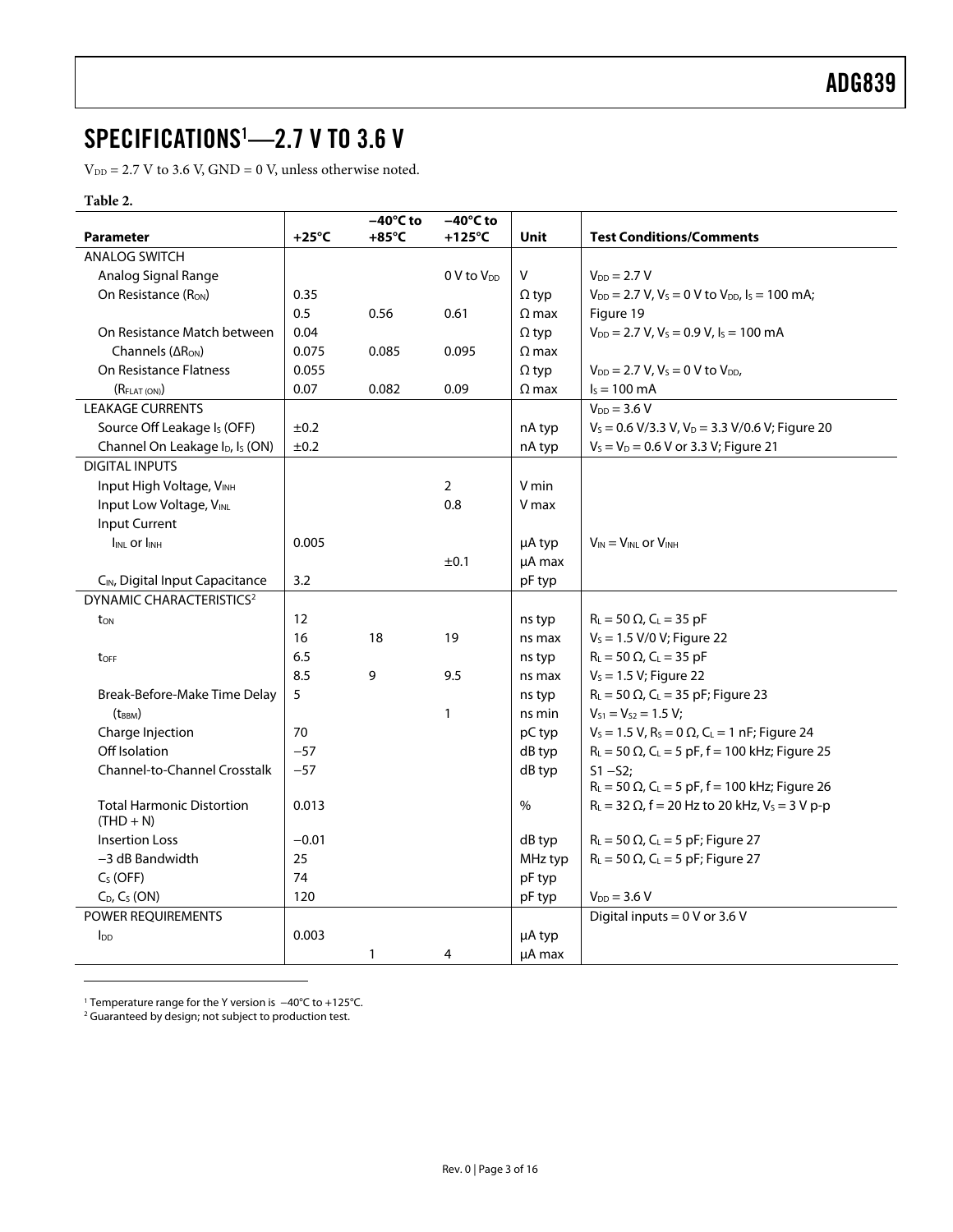### <span id="page-3-0"></span>SPECIFICATIONS[1](#page-3-2) —2.3 V TO 2.7 V

 $V_{DD} = 2.5 V \pm 0.2 V$ , GND = 0 V, unless otherwise noted.

#### **Table 3.**

|                                                         |         | $-40^{\circ}$ C to | $-40^{\circ}$ C to |              |                                                                                |
|---------------------------------------------------------|---------|--------------------|--------------------|--------------|--------------------------------------------------------------------------------|
| <b>Parameter</b>                                        | +25°C   | $+85^{\circ}$ C    | +125 $\degree$ C   | <b>Unit</b>  | <b>Test Conditions/Comments</b>                                                |
| <b>ANALOG SWITCH</b>                                    |         |                    |                    |              |                                                                                |
| Analog Signal Range                                     |         |                    | 0 V to VDD         | V            |                                                                                |
| On Resistance (RON)                                     | 0.35    |                    |                    | $\Omega$ typ | $V_{DD} = 2.3 V, V_s = 0 V to V_{DD}$                                          |
|                                                         | 0.5     | 0.55               | 0.6                | $\Omega$ max | $I_s = 100$ mA; Figure 19                                                      |
| On Resistance Match between                             | 0.04    |                    |                    | $\Omega$ typ | $V_{DD} = 2.3 V, V_s = 0.95 V,$                                                |
| Channels (ARON)                                         | 0.075   | 0.085              | 0.095              | $\Omega$ max | $I_s = 100 \text{ mA}$                                                         |
| On Resistance Flatness (R <sub>FLAT (ON)</sub> )        | 0.045   |                    |                    | $\Omega$ typ | $V_{DD}$ = 2.3 V, V <sub>s</sub> = 0 V to V <sub>DD</sub> ,                    |
|                                                         |         | 0.13               | 0.13               | $\Omega$ max | $I_s = 100 \text{ mA}$                                                         |
| <b>LEAKAGE CURRENTS</b>                                 |         |                    |                    |              | $V_{DD} = 2.7 V$                                                               |
| Source Off Leakage Is (OFF)                             | ±0.2    |                    |                    | nA typ       | $V_s$ = 0.6 V/2.4 V, V <sub>D</sub> = 2.4 V/0.6 V; Figure 20                   |
| Channel On Leakage I <sub>D</sub> , I <sub>s</sub> (ON) | ±0.2    |                    |                    | nA typ       | $V_S = V_D = 0.6 V$ or 2.4 V; Figure 21                                        |
| <b>DIGITAL INPUTS</b>                                   |         |                    |                    |              |                                                                                |
| Input High Voltage, VINH                                |         |                    | 1.7                | V min        |                                                                                |
| Input Low Voltage, VINL                                 |         |                    | 0.7                | V max        |                                                                                |
| Input Current                                           |         |                    |                    |              |                                                                                |
| I <sub>INL</sub> or I <sub>INH</sub>                    | 0.005   |                    |                    | µA typ       | $V_{IN} = V_{INI}$ or $V_{INH}$                                                |
|                                                         |         |                    | ±0.1               | µA max       |                                                                                |
| CIN, Digital Input Capacitance                          | 3.2     |                    |                    | pF typ       |                                                                                |
| <b>DYNAMIC CHARACTERISTICS<sup>2</sup></b>              |         |                    |                    |              |                                                                                |
| ton                                                     | 14.5    |                    |                    | ns typ       | $R_{L} = 50 \Omega$ , C <sub>L</sub> = 35 pF                                   |
|                                                         | 18      | 20                 | 21                 | ns max       | $V_s = 1.5$ V/0 V; Figure 22                                                   |
| toff                                                    | 7.5     |                    |                    | ns typ       | $R_{L} = 50 \Omega$ , C <sub>L</sub> = 35 pF                                   |
|                                                         | 9.2     | 9.5                | 9.8                | ns max       | $V_s = 1.5 V$ ; Figure 22                                                      |
| Break-before-Make Time Delay (tBBM)                     | 7       |                    |                    | ns typ       | $R_{L} = 50 \Omega$ , C <sub>L</sub> = 35 pF; Figure 23                        |
|                                                         |         |                    | $\mathbf{1}$       | ns min       | $V_{S1} = V_{S2} = 1.5 V;$                                                     |
| Charge Injection                                        | 60      |                    |                    | pC typ       | $V_s = 1.25$ V, R <sub>s</sub> = 0 $\Omega$ , C <sub>L</sub> = 1 nF; Figure 24 |
| Off Isolation                                           | $-57$   |                    |                    | dB typ       | $R_L = 50 \Omega$ , C <sub>L</sub> = 5 pF, f = 100 kHz; Figure 25              |
| Channel-to-Channel Crosstalk                            | $-57$   |                    |                    | dB typ       | $S1 - S2:$                                                                     |
|                                                         |         |                    |                    |              | $R_L = 50 \Omega$ , C <sub>L</sub> = 5 pF, f = 100 kHz; Figure 26              |
| Total Harmonic Distortion (THD + N)                     | 0.021   |                    |                    | $\%$         | $R_L = 32 \Omega$ , f = 20 Hz to 20 kHz, V <sub>s</sub> = 2 V p-p              |
| <b>Insertion Loss</b>                                   | $-0.01$ |                    |                    | dB typ       | $R_L$ = 50 $\Omega$ , C <sub>L</sub> = 5 pF; Figure 27                         |
| -3 dB Bandwidth                                         | 25      |                    |                    | MHz typ      | $R_L$ = 50 $\Omega$ , C <sub>L</sub> = 5 pF; Figure 27                         |
| $C_S(OFF)$                                              | 78      |                    |                    | pF typ       |                                                                                |
| $C_D$ , $C_S$ (ON)                                      | 127     |                    |                    | pF typ       | $V_{DD} = 2.7 V$                                                               |
| POWER REQUIREMENTS                                      |         |                    |                    |              | Digital inputs = $0$ V or 2.7 V                                                |
| <b>I</b> <sub>DD</sub>                                  | 0.003   |                    |                    | μA typ       |                                                                                |
|                                                         |         | 1                  | 4                  | µA max       |                                                                                |

<span id="page-3-2"></span>

<span id="page-3-1"></span>1 Temperature range for the Y version is −40°C to +125°C. 2 Guaranteed by design; not subject to production test.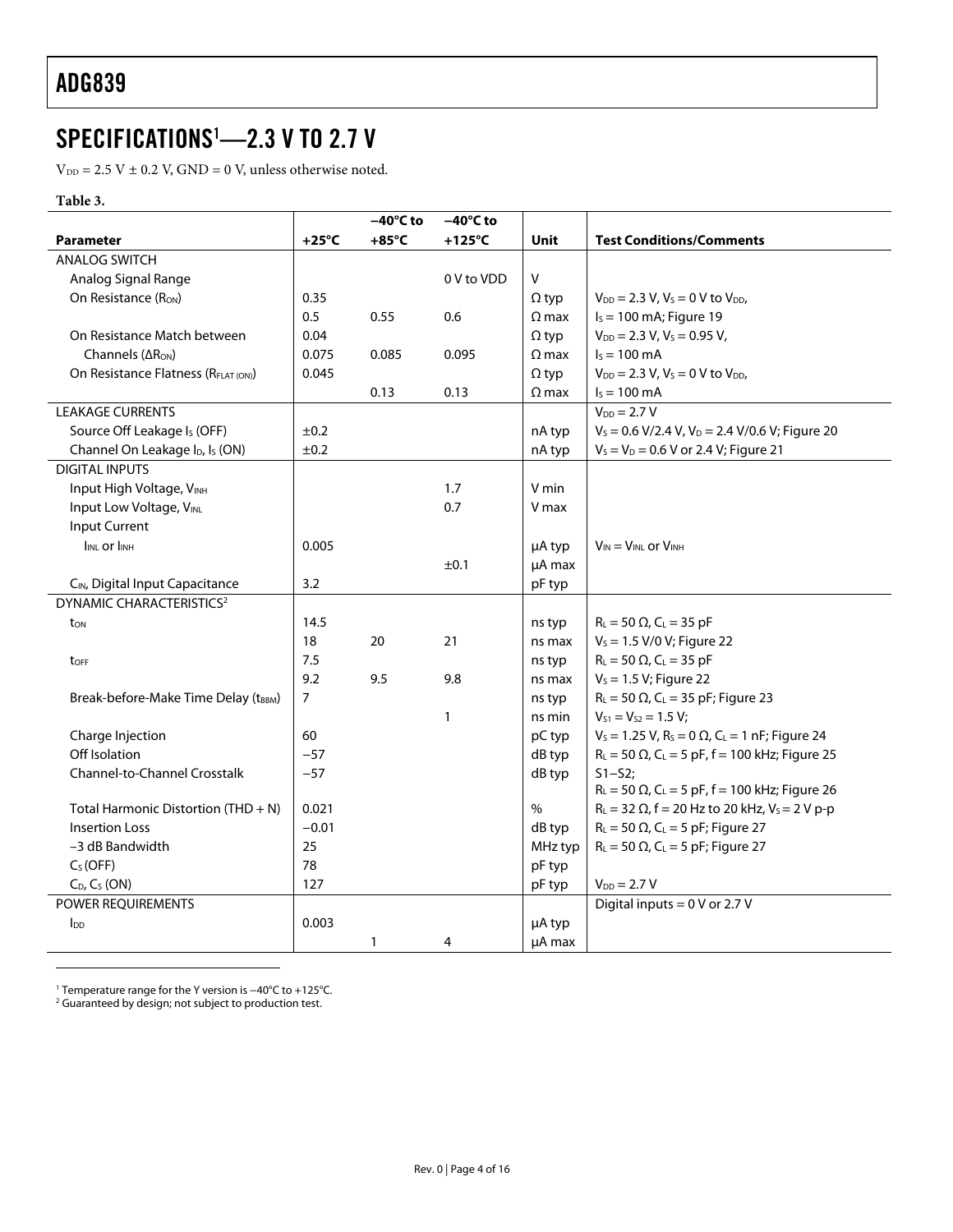### <span id="page-4-0"></span>SPECIFICATIONS[1](#page-4-2) —1.65 V TO 1.95 V

 $\mathrm{V_{DD}}$  = 1.65 V  $\pm$  1.95 V, GND = 0 V, unless otherwise noted.

#### **Table 4.**

|                                                         |                 | $-40^{\circ}$ C to | $-40^{\circ}$ C to     |              |                                                                   |
|---------------------------------------------------------|-----------------|--------------------|------------------------|--------------|-------------------------------------------------------------------|
| <b>Parameter</b>                                        | $+25^{\circ}$ C | $+85^{\circ}$ C    | $+125^{\circ}$ C       | Unit         | <b>Test Conditions/Comments</b>                                   |
| <b>ANALOG SWITCH</b>                                    |                 |                    |                        |              |                                                                   |
| Analog Signal Range                                     |                 |                    | 0 V to V <sub>DD</sub> | V            |                                                                   |
| On Resistance (R <sub>ON</sub> )                        | 0.5             |                    |                        | $\Omega$ typ | $V_{DD} = 1.8 V$ , $V_s = 0 V$ to $V_{DD}$ , $I_s = 100$ mA;      |
|                                                         | 0.8             | 1.2                | 1.2                    | $\Omega$ max | Figure 19                                                         |
|                                                         | 1.3             | 2.5                | 2.5                    | $\Omega$ max | $V_{DD} = 1.65$ V, $V_s = 0$ V to $V_{DD}$ , $I_s = 100$ mA       |
| On Resistance Match between                             | 0.04            |                    |                        | $\Omega$ typ | $V_{DD} = 1.65 V$ , $V_s = TBD$ , $I_s = 100 mA$                  |
| Channels ( $\Delta R_{ON}$ )                            | 0.075           | 0.08               | 0.08                   | $\Omega$ max | $I_s = 100 \text{ mA}$                                            |
| On Resistance Flatness (R <sub>FLAT (ON)</sub> )        | 0.3             |                    |                        | $\Omega$ typ | $V_{DD} = 1.65 V$ , $V_s = 0 V$ to $V_{DD}$ , $I_s = 100$ mA      |
| <b>LEAKAGE CURRENTS</b>                                 |                 |                    |                        |              | $V_{DD} = 1.95 V$                                                 |
| Source Off Leakage I <sub>s</sub> (OFF)                 | ±0.2            |                    |                        | nA typ       | $V_s = 0.6$ V/1.65 V, V <sub>D</sub> = 1.65 V/0.6 V;<br>Figure 20 |
| Channel On Leakage I <sub>D</sub> , I <sub>S</sub> (ON) | ±0.2            |                    |                        | nA typ       | $V_s = V_D = 0.6$ V or 1.65 V; Figure 21                          |
| <b>DIGITAL INPUTS</b>                                   |                 |                    |                        |              |                                                                   |
| Input High Voltage, VINH                                |                 |                    | 0.65 V <sub>DD</sub>   | V min        |                                                                   |
| Input Low Voltage, VINL                                 |                 |                    | $0.35$ $V_{DD}$        | V max        |                                                                   |
| <b>Input Current</b>                                    |                 |                    |                        |              |                                                                   |
| <b>IINL Or IINH</b>                                     | 0.005           |                    |                        | µA typ       | $V_{IN} = V_{INL}$ or $V_{INH}$                                   |
|                                                         |                 |                    | ±0.1                   | µA max       |                                                                   |
| CIN, Digital Input Capacitance                          | 3.2             |                    |                        | pF typ       |                                                                   |
| <b>DYNAMIC CHARACTERISTICS<sup>2</sup></b>              |                 |                    |                        |              |                                                                   |
| ton                                                     | 20              |                    |                        | ns typ       | $R_{L} = 50 \Omega$ , $C_{L} = 35$ pF                             |
|                                                         | 28              | 30                 | 31                     | ns max       | $V_s = 1.5 \Omega/0 V$ ; Figure 22                                |
| toff                                                    | 8               |                    |                        | ns typ       | $R_{L} = 50 \Omega$ , C <sub>L</sub> = 35 pF                      |
|                                                         | 10.1            | 10.5               | 10.7                   | ns max       | $V_s = 1.5 V$ ; Figure 22                                         |
| Break-before-Make Time Delay (tBBM)                     | 12              |                    |                        | ns typ       | $R_{L} = 50 \Omega$ , C <sub>L</sub> = 35 pF                      |
|                                                         |                 |                    | $\mathbf{1}$           | ns min       | $V_{S1} = V_{S2} = 1 V$ ; Figure 23                               |
| Charge Injection                                        | 50              |                    |                        | pC typ       | $V_s = 1 V$ , $R_s = 0 V$ , $C_l = 1 nF$ ; Figure 24              |
| Off Isolation                                           | $-57$           |                    |                        | dB typ       | $R_L = 50 \Omega$ , C <sub>L</sub> = 5 pF, f = 100 kHz; Figure 25 |
| <b>Channel-to-Channel Crosstalk</b>                     | $-57$           |                    |                        | dB typ       | $S1 - S2;$                                                        |
|                                                         |                 |                    |                        |              | $R_L = 50 \Omega$ , C <sub>L</sub> = 5 pF, f = 100 kHz; Figure 26 |
| Total Harmonic Distortion $(THD + N)$                   | 0.033           |                    |                        | $\%$         | $R_L = 32 \Omega$ , f = 20 Hz to 20 kHz,                          |
|                                                         |                 |                    |                        |              | $V_s = 1 V p-p$                                                   |
| <b>Insertion Loss</b>                                   | $-0.01$         |                    |                        | dB typ       | $R_L$ = 50 $\Omega$ , C <sub>L</sub> = 5 pF; Figure 27            |
| -3 dB Bandwidth                                         | 25              |                    |                        | MHz typ      | $R_L = 50 \Omega$ , C <sub>L</sub> = 5 pF; Figure 27              |
| $C_S$ (OFF)                                             | 83              |                    |                        | pF typ       | $V_{DD} = 1.95 V$                                                 |
| $C_D$ , $C_S(ON)$                                       | 132             |                    |                        | pF typ       | Digital inputs = $0$ V or 1.95 V                                  |
| POWER REQUIREMENTS                                      |                 |                    |                        |              | Digital inputs = 0 V or 1.95 V                                    |
| $I_{DD}$                                                | 0.003           |                    |                        | µA typ       |                                                                   |
|                                                         |                 | 1                  | 4                      | µA max       |                                                                   |

<span id="page-4-2"></span><span id="page-4-1"></span><sup>1</sup> Temperature range for the Y version is −40°C to +125°C. 2

<sup>&</sup>lt;sup>2</sup> Guaranteed by design; not subject to production test.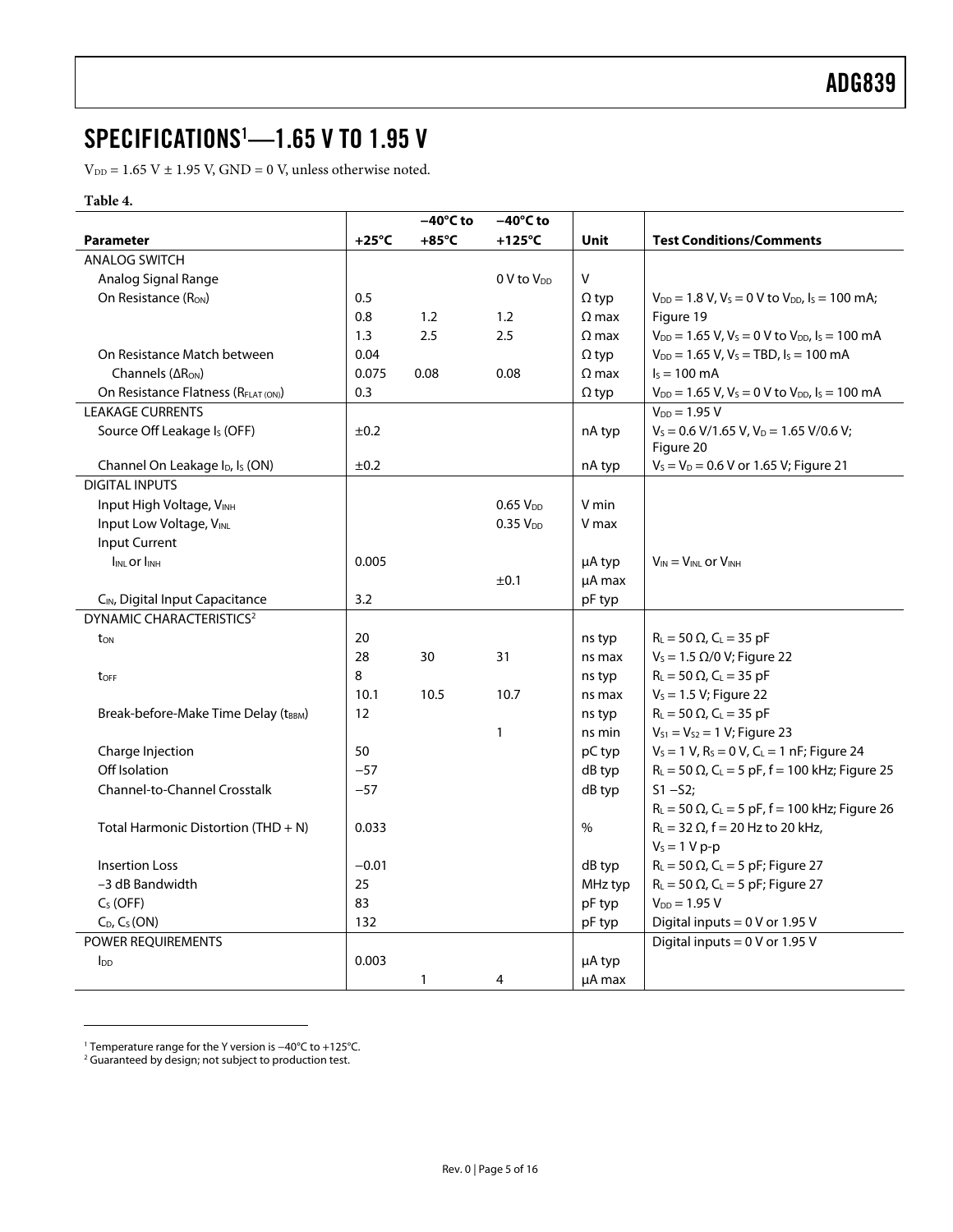### <span id="page-5-0"></span>ABSOLUTE MAXIMUM RATINGS

 $T_A = 25$ °C, unless otherwise noted.

#### **Table 5.**

| <b>Parameter</b>                            | Rating                                                |
|---------------------------------------------|-------------------------------------------------------|
| V <sub>DD</sub> to GND                      | $-0.3$ V to $+4.6$ V                                  |
| Analog Inputs <sup>1</sup>                  | $-0.3$ V to V <sub>pp</sub> + 0.3 V                   |
| Digital Inputs                              | $-0.3$ V to 4.6 V or 10 mA,<br>whichever occurs first |
| Peak Current, S or D                        |                                                       |
| 3.3 V Operation                             | 500 mA                                                |
| 2.5 V Operation                             | 460 mA                                                |
| 1.8 V Operation                             | 420 mA (pulsed at 1 ms,<br>10% duty cycle max)        |
| Continuous Current, S or D                  |                                                       |
| 3.3 V Operation                             | 300 mA                                                |
| 2.5 V Operation                             | 275 mA                                                |
| 1.8 V Operation                             | 250 mA                                                |
| Operating Temperature Range                 |                                                       |
| Automotive (Y Version)                      | $-40^{\circ}$ C to $+125^{\circ}$ C                   |
| Storage Temperature Range                   | $-65^{\circ}$ C to $+150^{\circ}$ C                   |
| Junction Temperature                        | $150^{\circ}$ C                                       |
| SC70 Package                                | 332°C/W                                               |
| $\theta_{JA}$ Thermal Impedance             | 120°C/W                                               |
| Lead Temperature,<br>Soldering (10 seconds) | $300^{\circ}$ C                                       |
| IR Reflow, Peak Temperature                 | $220^{\circ}$ C                                       |

Stresses above those listed under Absolute Maximum Ratings may cause permanent damage to the device. This is a stress rating only; functional operation of the device at these or any other conditions above those listed in the operational sections of this specification is not implied. Exposure to absolute maximum rating conditions for extended periods may affect device reliability. Only one absolute maximum rating may be applied at any one time.

<sup>1</sup> Overvoltages at S or D are clamped by internal diodes. Current should be limited to the maximum ratings given.

\_\_\_\_\_\_\_\_\_\_\_\_\_\_\_\_\_\_\_\_\_\_\_\_\_\_\_\_\_\_\_\_\_\_\_\_\_\_\_\_\_\_\_\_\_\_\_\_\_\_\_\_\_\_\_\_\_\_\_

### **ESD CAUTION**

ESD (electrostatic discharge) sensitive device. Electrostatic charges as high as 4000 V readily accumulate on the human body and test equipment and can discharge without detection. Although this product features proprietary ESD protection circuitry, permanent damage may occur on devices subjected to high energy electrostatic discharges. Therefore, proper ESD precautions are recommended to avoid performance degradation or loss of functionality.

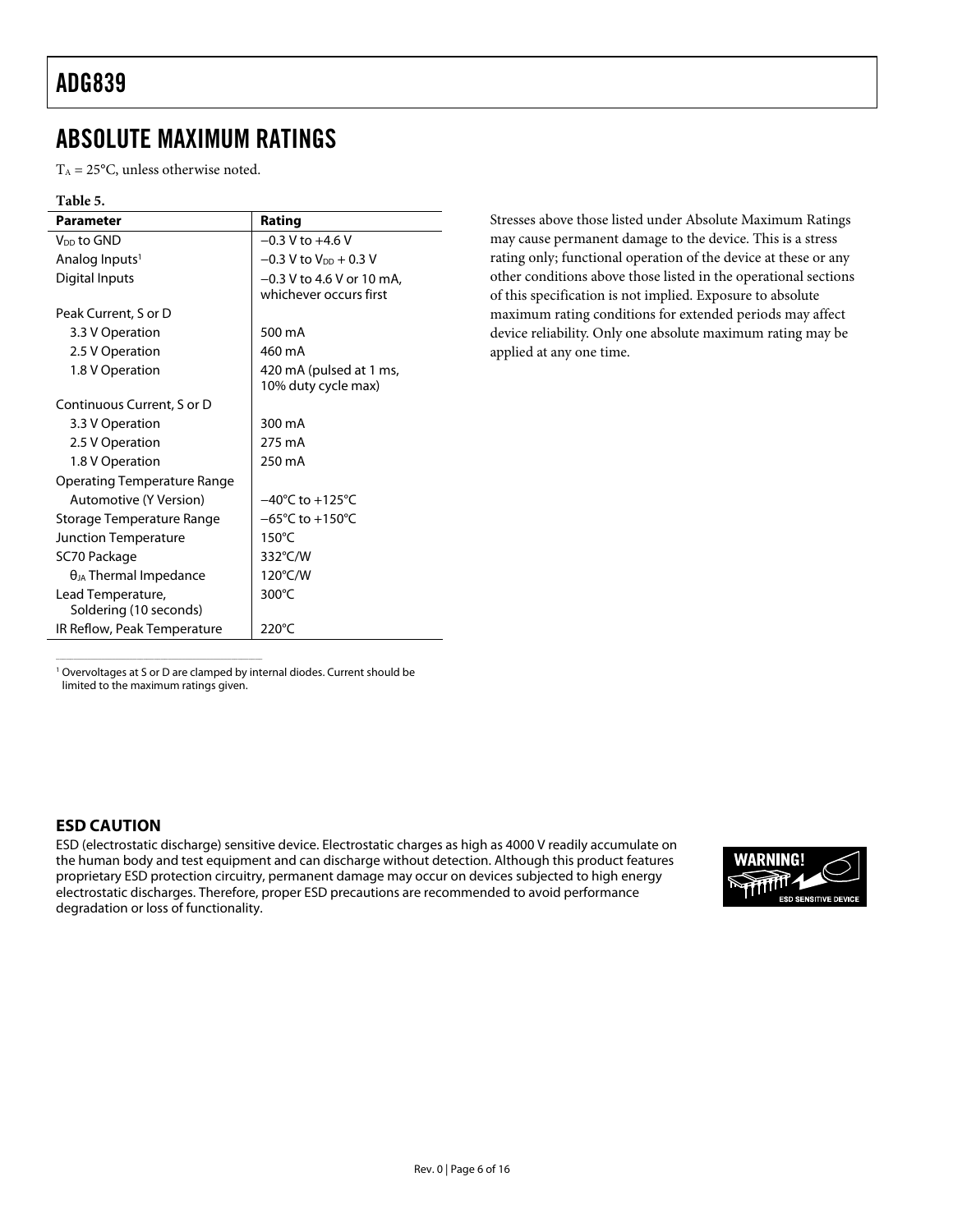### <span id="page-6-0"></span>PIN CONFIGURATION AND FUNCTION DESCRIPTIONS



Figure 2. Pin Configuration

#### **Table 6. Pin Function Descriptions**

| Pin No. | Mnemonic              | <b>Description</b>                          |
|---------|-----------------------|---------------------------------------------|
|         | IN                    | Logic control input.                        |
|         | <b>V<sub>DD</sub></b> | Most positive power supply potential.       |
|         | <b>GND</b>            | Ground (0 V) reference.                     |
| 4, 6    | S1, S2                | Source terminal. Can be an input or output. |
|         |                       | Drain terminal. Can be an input or output.  |

For more information, refer to the [Terminology s](#page-10-1)ection.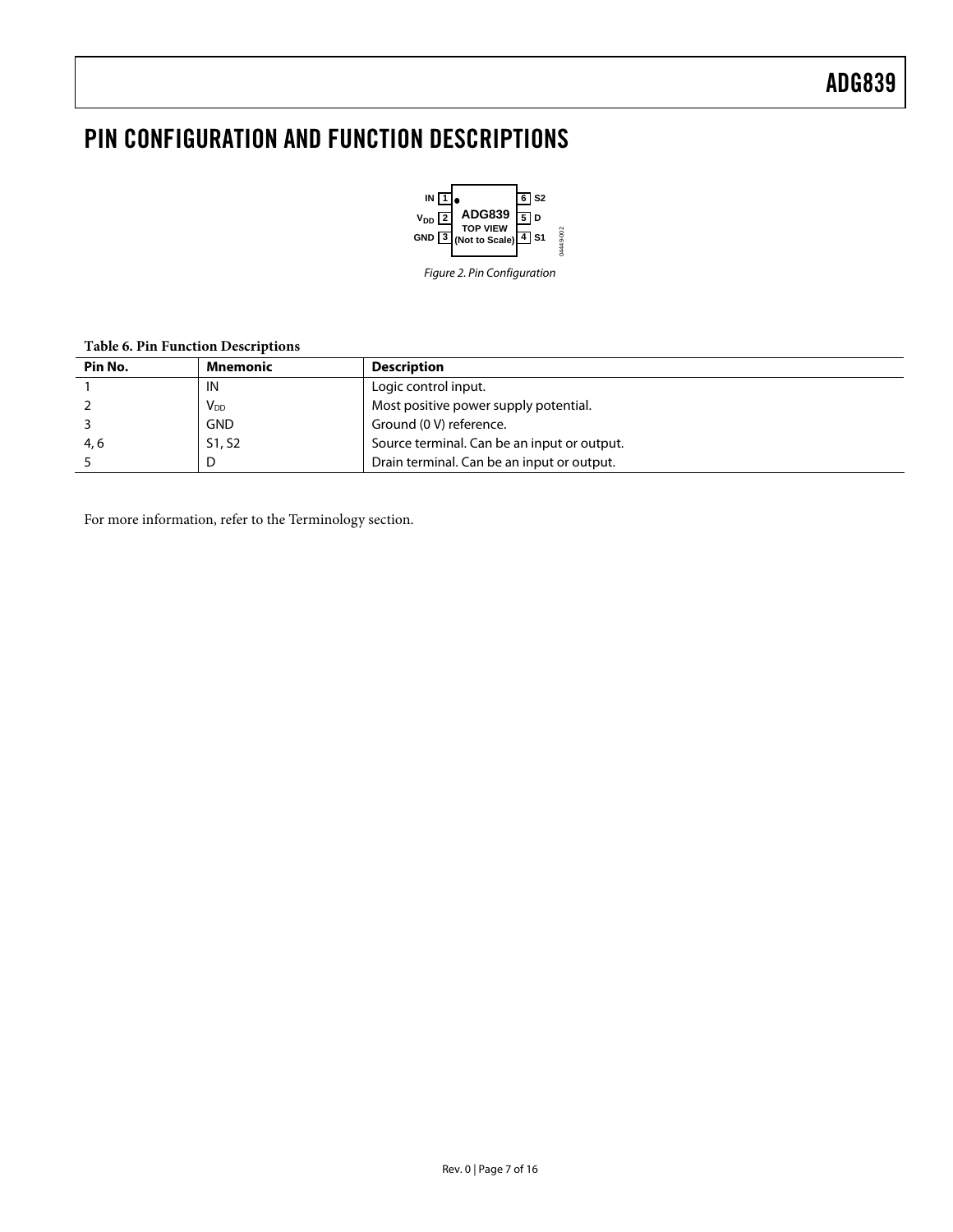### <span id="page-7-0"></span>TYPICAL PERFORMANCE CHARACTERISTICS



Figure 3. On Resistance vs.  $V_D$  (V<sub>S</sub>)  $V_{DD}$  = 3 V to 3.6 V



Figure 4. On Resistance vs.  $V_D$  (V<sub>s</sub>) V<sub>DD</sub> = 2.5 V  $\pm$  0.2 V



Figure 5. On Resistance vs.  $V_D$  (V<sub>s</sub>) V<sub>DD</sub> = 1.8 V  $\pm$  0.15 V



Figure 6. On Resistance vs.  $V_D$  (V<sub>S</sub>) for Different Temperature, V<sub>DD</sub> = 3.3 V



Figure 7. On Resistance vs.  $V_D$  (Vs) for Different Temperature,  $V_{DD} = 2.5$  V



Figure 8. On Resistance vs.  $V_D$  (V<sub>s</sub>) for Different Temperature, V<sub>DD</sub> = 1.8 V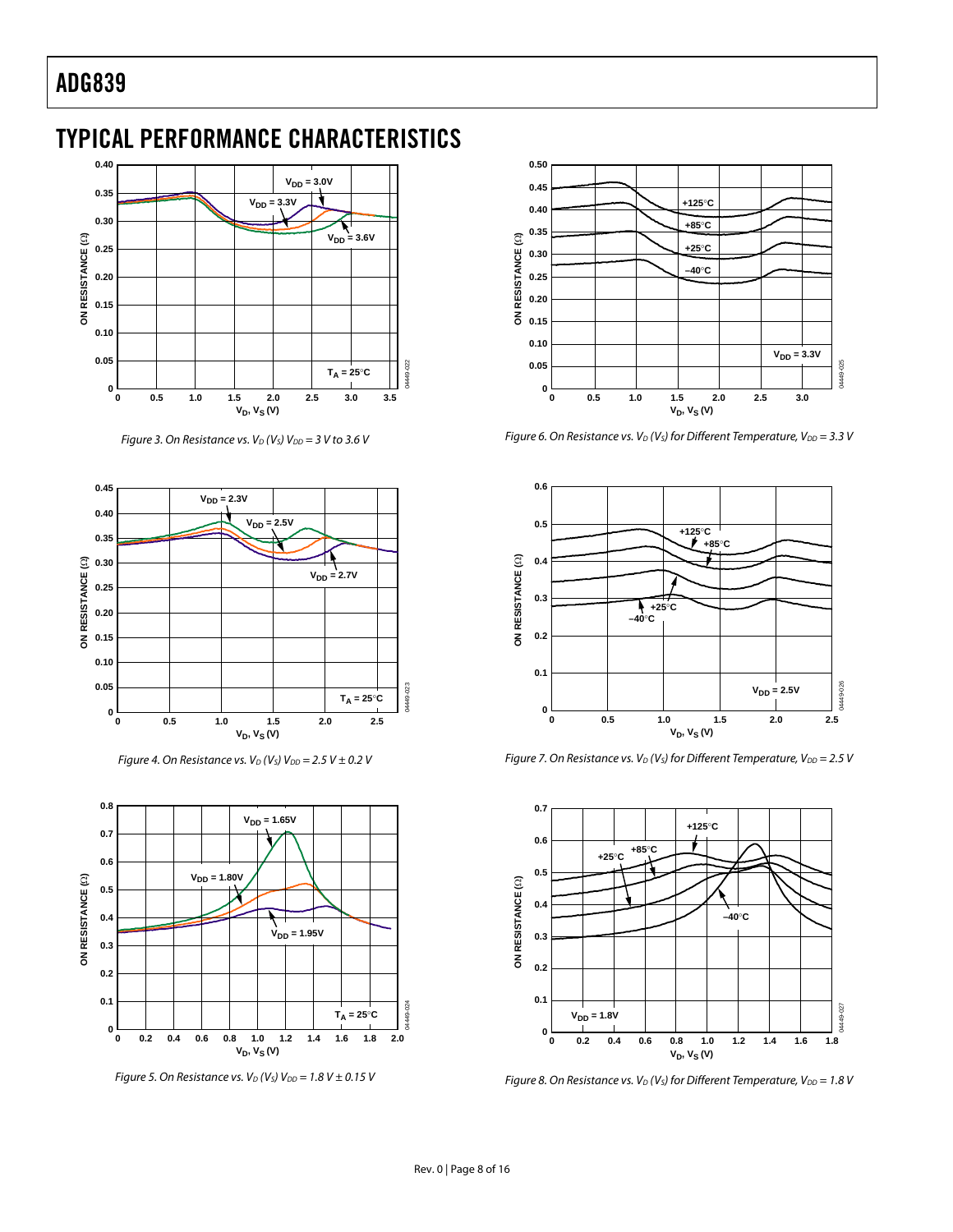

Figure 9. Leakage Current vs. Temperature,  $V_{DD} = 3.3$  V







Figure 11. Leakage Current vs. Temperature,  $V_{DD} = 1.8$  V



Figure 12. Charge Injection vs. Source Voltage





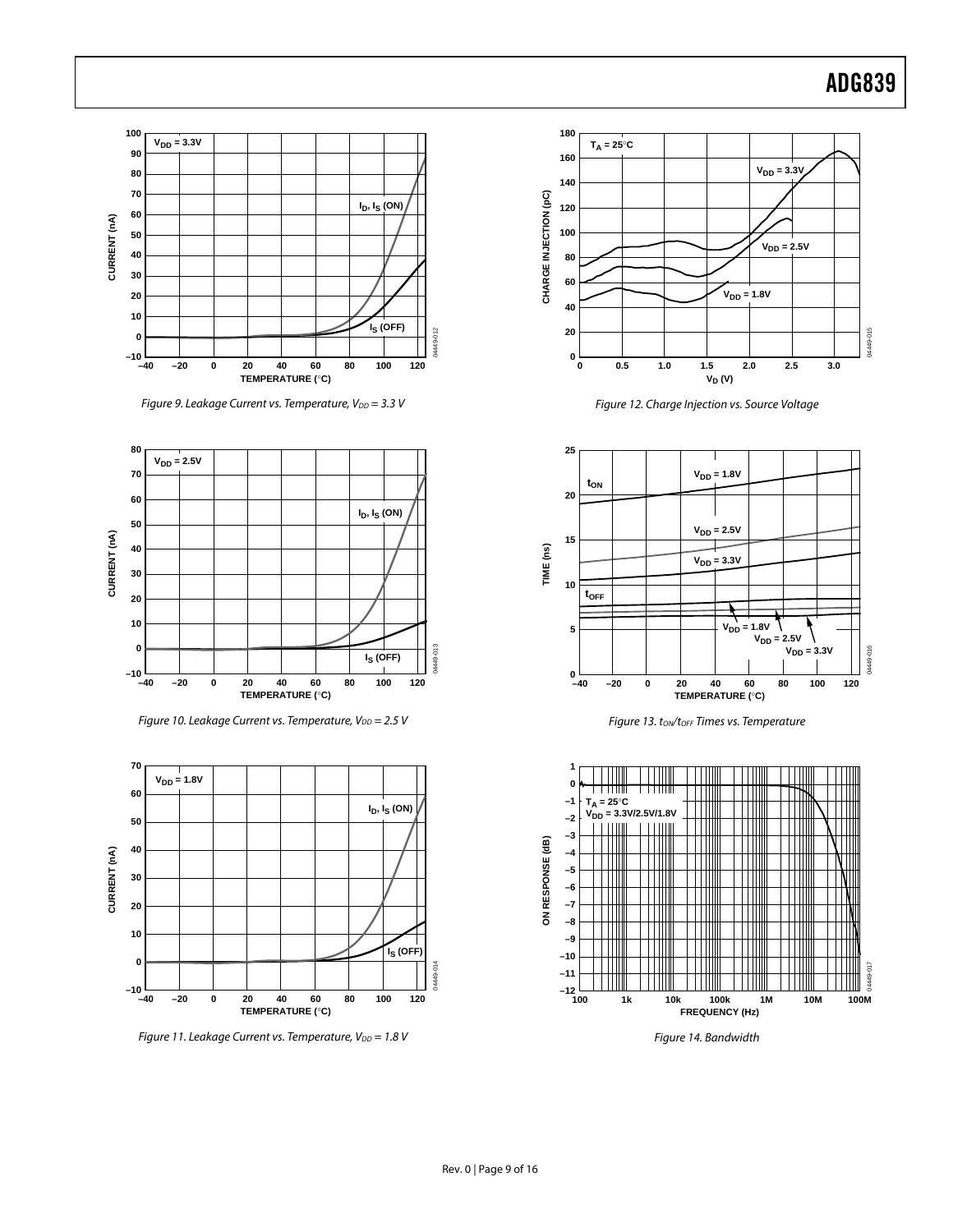









Figure 17. Total Harmonic Distortion + Noise



Figure 18. AC PSRR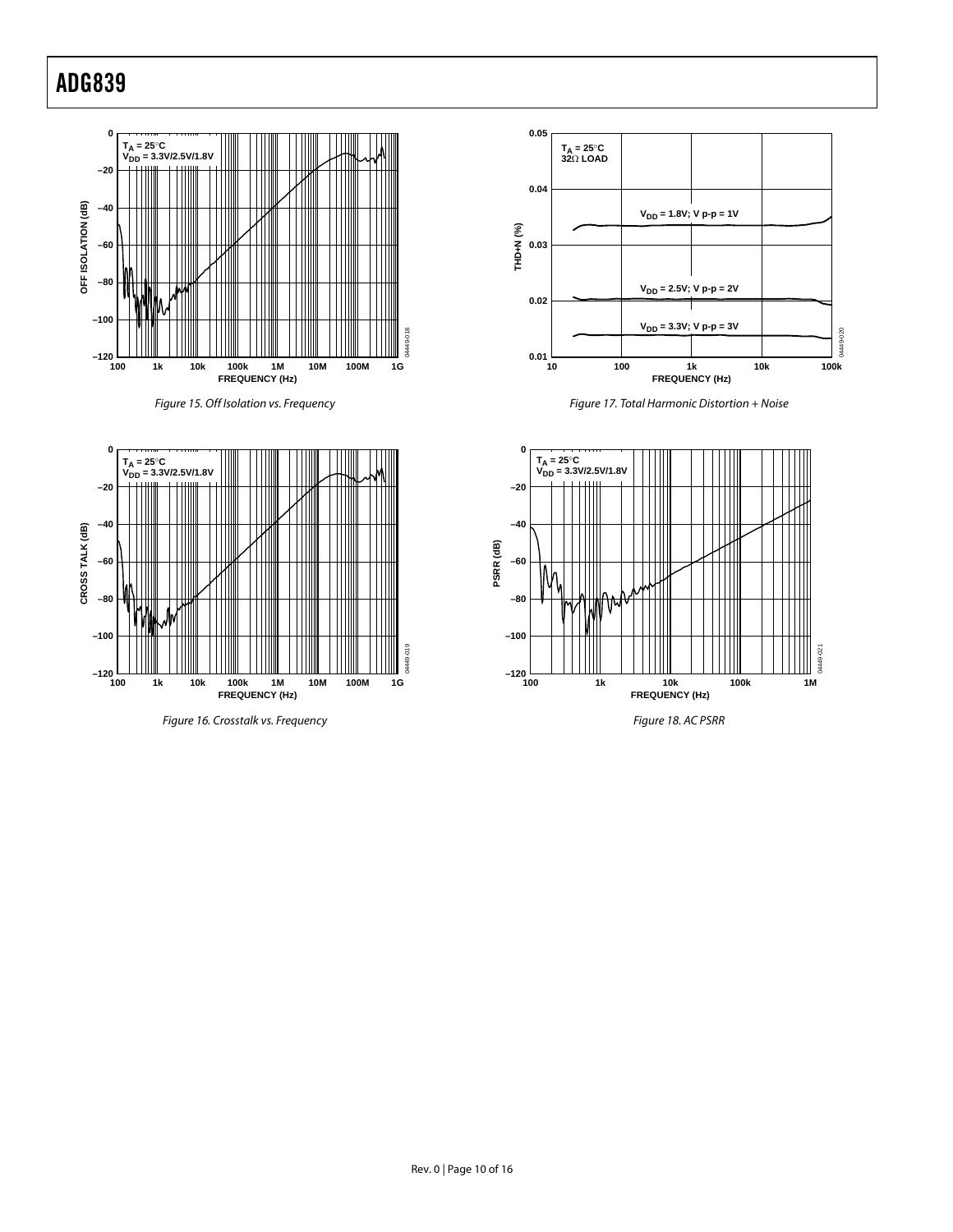### <span id="page-10-1"></span><span id="page-10-0"></span>**TERMINOLOGY**

 $\mathbf{I}_{\mathbf{D}}$ Positive supply current.

 $V_D (V_S)$ Analog voltage on Terminals D and S.

**RON** Ohmic resistance between D and S.

**RFLAT (ON)** Flatness is defined as the difference between the maximum and minimum value of on resistance as measured.

**∆RON** On resistance match between any two channels.

**IS (OFF)** Source leakage current with the switch off.

**ID (OFF)**  Drain leakage current with the switch off.

 $I<sub>D</sub>, I<sub>S</sub> (ON)$ Channel leakage current with the switch on.

 $V_{\text{INI}}$ Maximum input voltage for Logic 0.

**VINH** Minimum input voltage for Logic 1.

 $I_{INL}$  ( $I_{INH}$ ) Input current of the digital input.

### **CS (OFF)**

Off switch source capacitance. Measured with reference to ground.

**CD (OFF)** Off switch drain capacitance. Measured with reference to ground.

 $C_{\text{D}}$ ,  $C_{\text{S}}$  (ON) On switch capacitance. Measured with reference to ground.

**CIN**  Digital input capacitance.

#### $t_{\text{ON}}$

Delay time between the 50% and the 90% points of the digital input and switch on condition.

**tOFF**

Delay time between the 50% and the 90% points of the digital input and switch off condition.

**t**BBM On or off time measured between the 80% points of both switches when switching from one to another.

### **Charge Injection**

A measure of the glitch impulse transferred from the digital input to the analog output during on-off switching.

**Off Isolation** A measure of unwanted signal coupling through an off switch.

#### **Crosstalk**

A measure of unwanted signal which is coupled through from one channel to another as a result of parasitic capacitance.

**−3 dB Bandwidth** The frequency at which the output is attenuated by 3 dB.

**On Response** The frequency response of the on switch.

### **Insertion Loss**

The attenuation between the input and output ports of the switch when the switch is in the on condition, and is due to the on resistance of the switch.

#### $THD + N$

The ratio of the harmonic amplitudes plus noise of a signal to the fundamental.

### **PSRR**

Power Supply Rejection Ratio. This is a measure of the coupling of unwanted ac signals on the power supply to the switch output when the supply is not decoupled.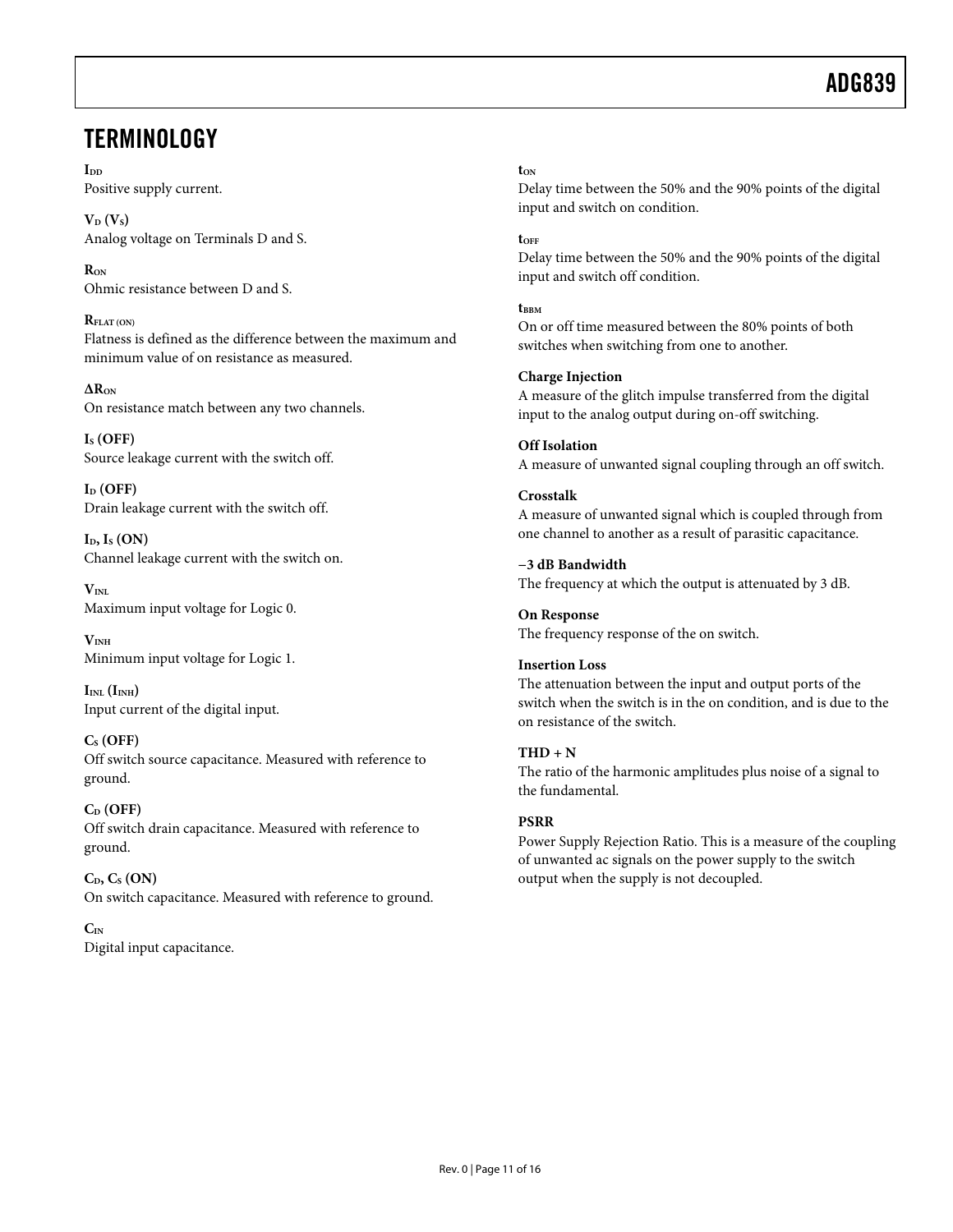## <span id="page-11-0"></span>TEST CIRCUITS

<span id="page-11-4"></span><span id="page-11-3"></span><span id="page-11-2"></span><span id="page-11-1"></span>

<span id="page-11-5"></span>

<span id="page-11-6"></span>Figure 23. Break-before-Make Time Delay, tBBM



Figure 24. Charge Injection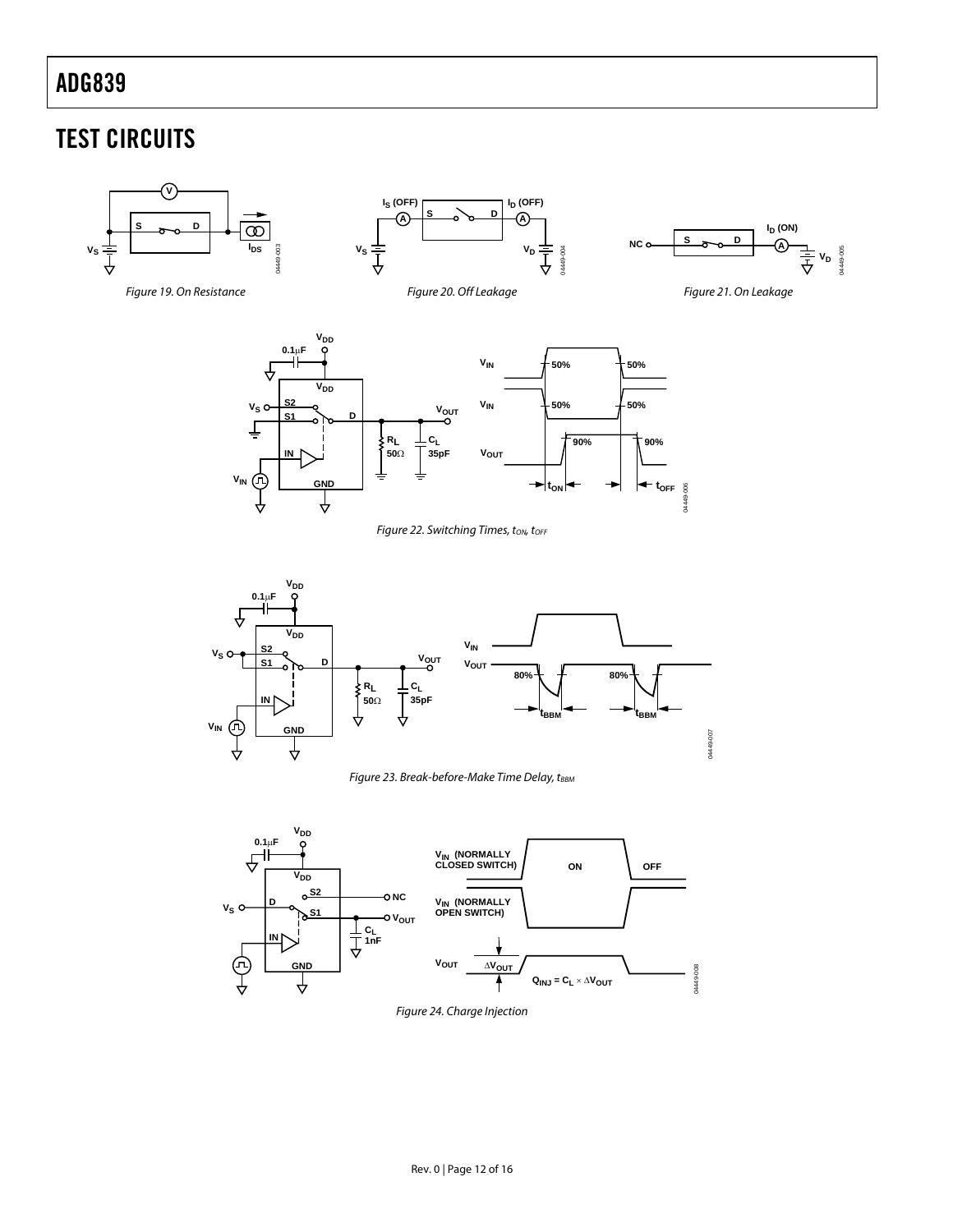<span id="page-12-0"></span>

<span id="page-12-2"></span>Figure 25. Off Isolation

<span id="page-12-1"></span>

**V<sub>DD</sub>** 

Figure 26. Channel-to-Channel Crosstalk



Figure 27. Bandwidth



Figure 27. PSRR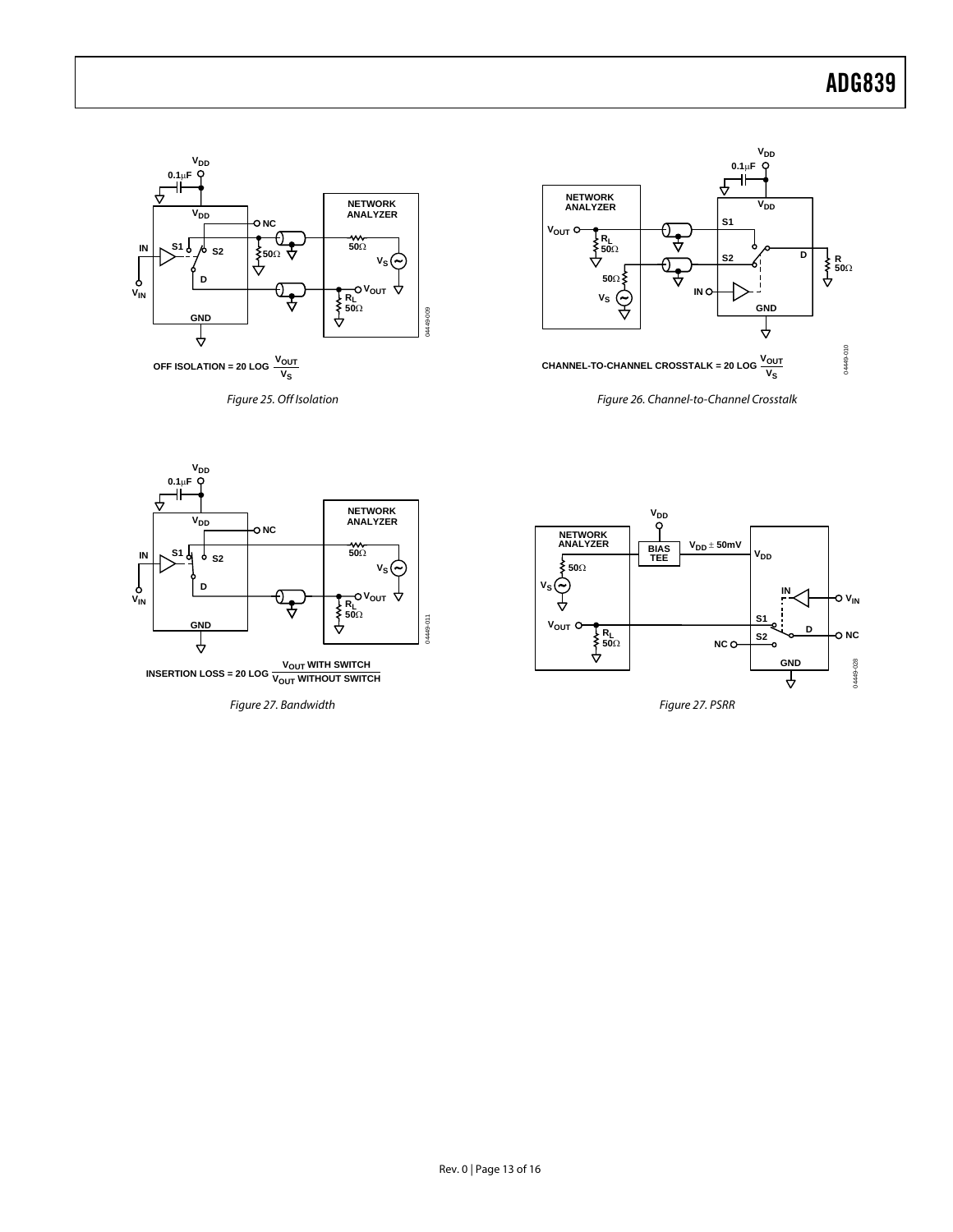### <span id="page-13-0"></span>OUTLINE DIMENSIONS



**COMPLIANT TO JEDEC STANDARDS MO-203AB**

Figure 28. 6-Lead Thin Shrink Small Outline Transistor Package [SC70] (KS-6) Dimensions shown in millimeters

#### **ORDERING GUIDE**

| Model                          | <b>Temperature Range</b>            | <b>Package Description</b>                          | <b>Package Option</b> | Branding <sup>1</sup> |
|--------------------------------|-------------------------------------|-----------------------------------------------------|-----------------------|-----------------------|
| ADG839YKSZ-500RL7 <sup>2</sup> | $-40^{\circ}$ C to $+125^{\circ}$ C | 6-Lead Thin Shrink Small Outline Transistor Package | KS-6                  | <b>SUA</b>            |
| ADG839YKSZ-REEL <sup>2</sup>   | $-40^{\circ}$ C to $+125^{\circ}$ C | 6-Lead Thin Shrink Small Outline Transistor Package | $KS-6$                | <b>SUA</b>            |
| ADG839YKSZ-REEL72              | $-40^{\circ}$ C to $+125^{\circ}$ C | 6-Lead Thin Shrink Small Outline Transistor Package | $KS-6$                | <b>SUA</b>            |

<span id="page-13-2"></span><sup>1</sup> Branding on this package is limited to three characters due to space constraints.<br><sup>2</sup> Z = Pb-free part.

<span id="page-13-3"></span><span id="page-13-1"></span>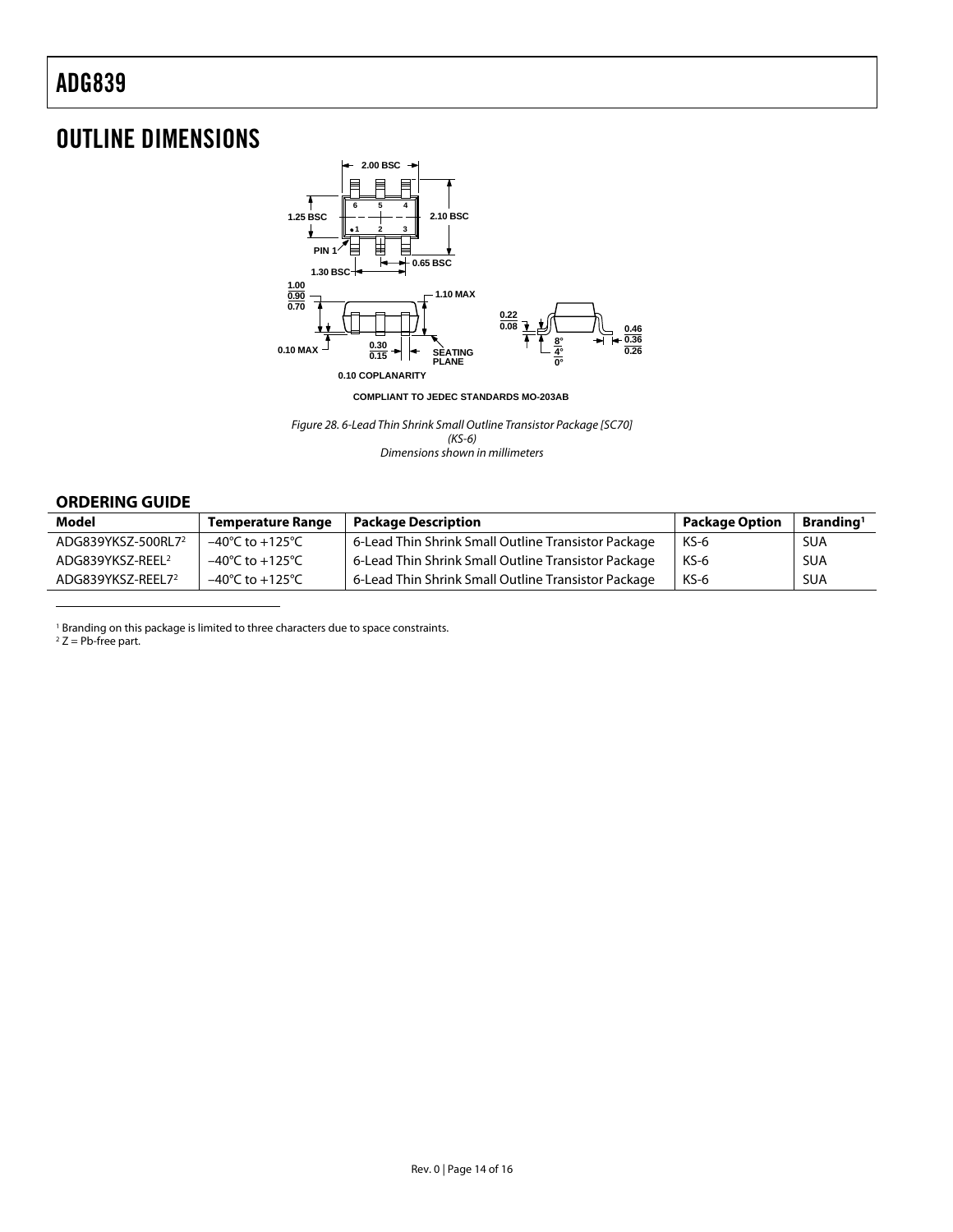### **NOTES**